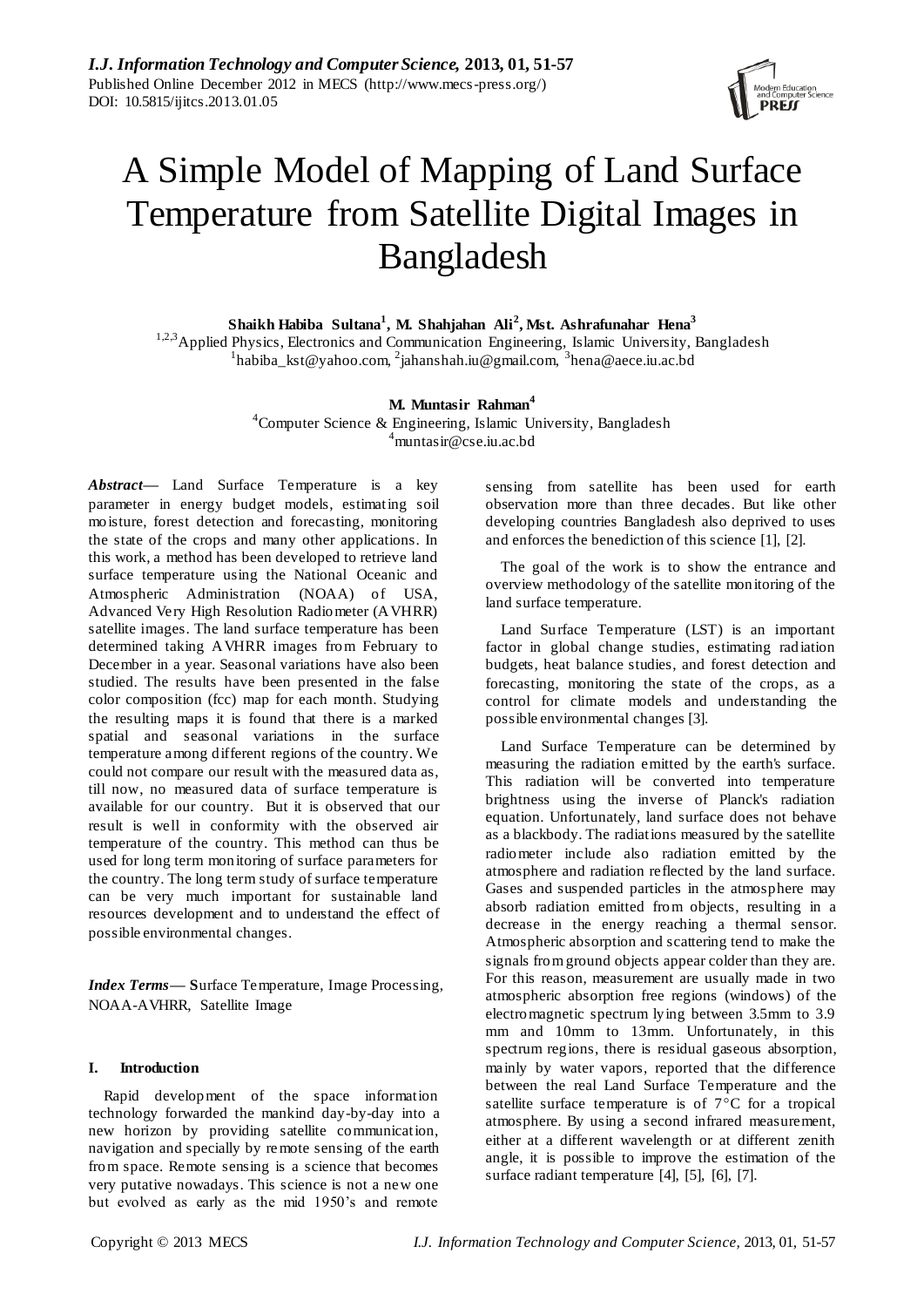In this work, the study area is the geographical area of Bangladesh which is located between 20°34' to  $26°38'$  north latitude and  $88°01'$  to  $92°42'$  east longitude. The country has an almost uniformly humid, warm, tropical climate throughout the whole year. Because of its seasonal variation, prominent geographical features can be observed throughout the surface of the country.

The remainder of this paper is organized as follows: Section II gives the methodology to determine the land surface temperature. Section III presents the results and discussion. Conclusion and future work are given in the final section.

#### **II. Methodology**

Remote sensing data has been used for this study and the source of the data is near polar sun-synchronous satellite of NOAA K-L-M-N series. In this study particularly NOAA-16(L) and NOAA-17(M) imagery has been used.

The whole work has been carried out in two phases:

**Phase one:** Pre-processing of data. **Phase two:** Determination of Land Surface temperature.

The flow chart of detailed methodology is shown in Fig. 1.



Fig. 1: Flow Chart of whole methodology

#### **2.1 Determination of Surface Parameters**

The surface reflectance and surface temperature are two very important agro meteorological parameters among many other parameters. After radiometric calibration of NOAA AVHRR/3, the visible channels (Channel 1 and 2) usually represent the reflectance and thermal channels (Channel 4 and 5) represent the temperature. The reflected and emitted radiances are affected by sun-target-sensor geometry and atmospheric and ground surface bidirectional effects. On the other hand as the thermal channels of NOAA AVHRR radiometers are not sensitive to solar elevation angle, only atmospheric correction is sufficient for finding surface temperature.[8], [9], [10], [11].

#### **2.2 Determination of Surface Temperature**

The reflected and emitted radiances are affected by sun-target-sensor geometry due to both atmospheric and ground surface bidirectional effects. The modulation of the data by atmospheric scattering and absorption by atmospheric particles, aerosols, ozone and water vapor should be taken into consideration. Many schemes have been developed to correct atmospheric intervention (Gao et. al. 1988, Paltridge and Mitchell 1990 ) [12]. To apply those methods, measured data for aerosol optical thickness, ozone absorption and water vapor are required. Usually these data are monitored and collected from climatological stations well distributed over the study area. Unfortunately, such facilities are scarce in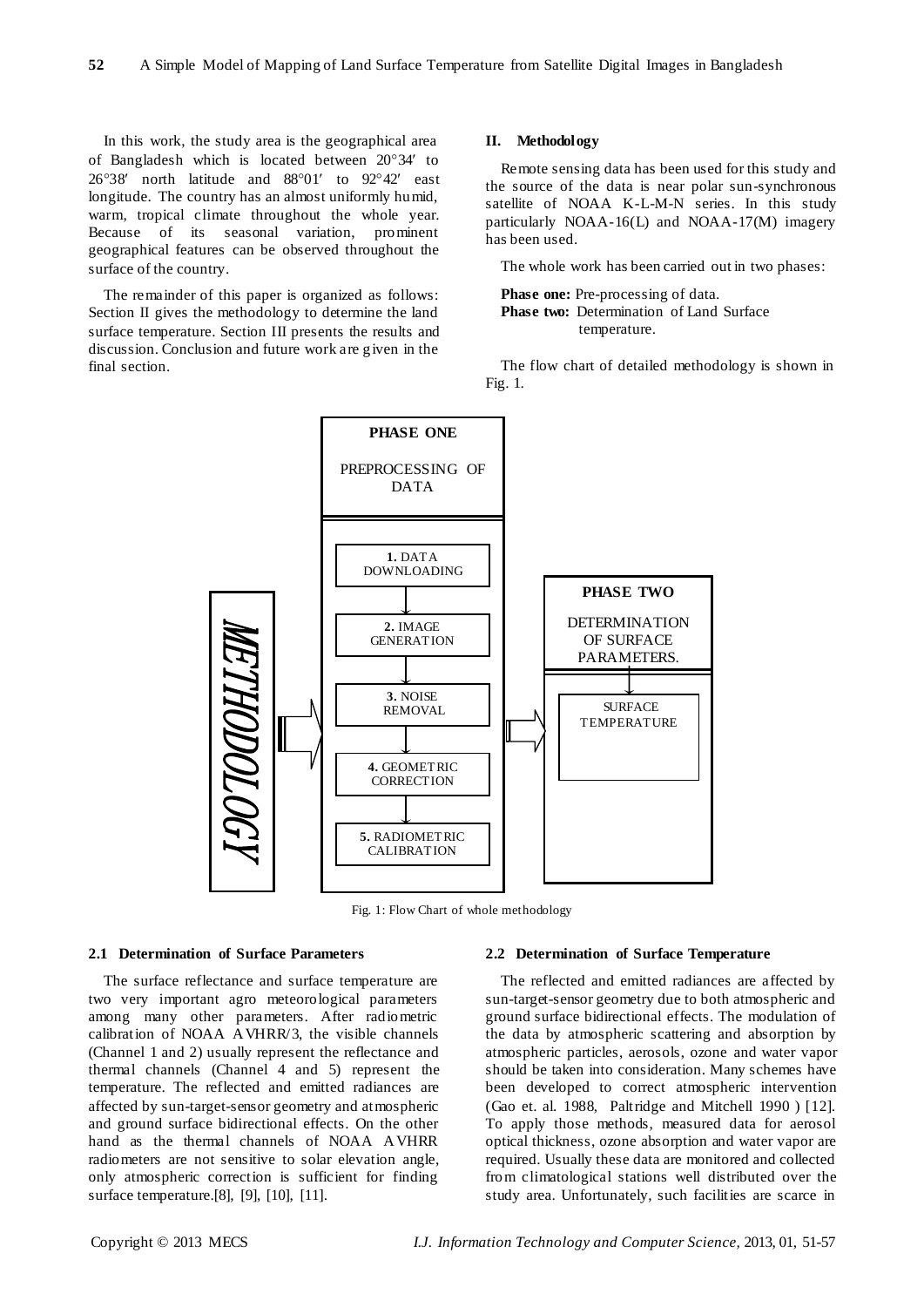Bangladesh and no reliable data on atmospheric parameters are readily available. To overcome this problem, we have applied in this research an alternative compositing approach to reduce the effect of atmospheric intervention. In this approach, the images have been processed monthly. All the day-time images for the given month were taken. Pixel values for channel-4 of one image were compared to the corresponding pixels of other images for that month. The maximum values for each pixel thus obtained were retained. The resultant image was the monthly composite image. As the monthly composite map contains data from different days and different weather and sun-target-sensor geometry, taking the maximum values for each pixel from the complex condition may remove the effect of spurious spatial and atmospheric variability. This process is accomplished by modeler of Erdas Imagine. After radiometric calibration, the thermal channel data represents surface temperature [13], [14], [15], [16].

#### **III. Results & Discussions**

Bangladesh has a tropical monsoon-type climate, with six seasons. After evaluate the land surface temperature of regions of Bangladesh which are estimated in seasonal periods of Bangladesh, the results are given below-

| <b>Seasons</b>      | Maximum<br>Temperature   | Minimum<br><b>Temperature</b> |
|---------------------|--------------------------|-------------------------------|
| Summer              | $31 - 35^0C$             | $21 - 23^{0}C$                |
| <b>Rainy season</b> | $27 - 30^{0}$ C          | $11 - 15^{0}C$                |
| Autumn              | $24 - 26^0C$             | $16-20$ <sup>0</sup> C        |
| Late Autumn         | $24 - 30^0C$             | $11-20$ <sup>0</sup> C        |
| Winter`             | $21 - 23^{0}C$           | $11 - 15^{0}C$                |
| Spring              | $27 - 30$ <sup>0</sup> C | $16-20$ <sup>o</sup> C        |

Table 1: Land Surface Temperature

The developed method has been used to obtain the surface temperature over Bangladesh. Table 1 shows the variation of land surface temperature for six seasonal periods of Bangladesh.

These results are well in conformity with the observed air temperature values for the seasons. The variation of surface temperature with seasonal changes can be understood by the knowledge of incoming solar radiation and rainfall of the country.

## **3.1 Summer (March to May)**

Fig. 2, Fig. 3, and Fig. 4 show the false color composition (FCC) maps of surface temperature for the month of March, April and May in summer.



Fig. 2: Land Surface Temperature in March.



Fig. 3: Land Surface Temperature in April



Fig. 4: Land Surface Temperature in May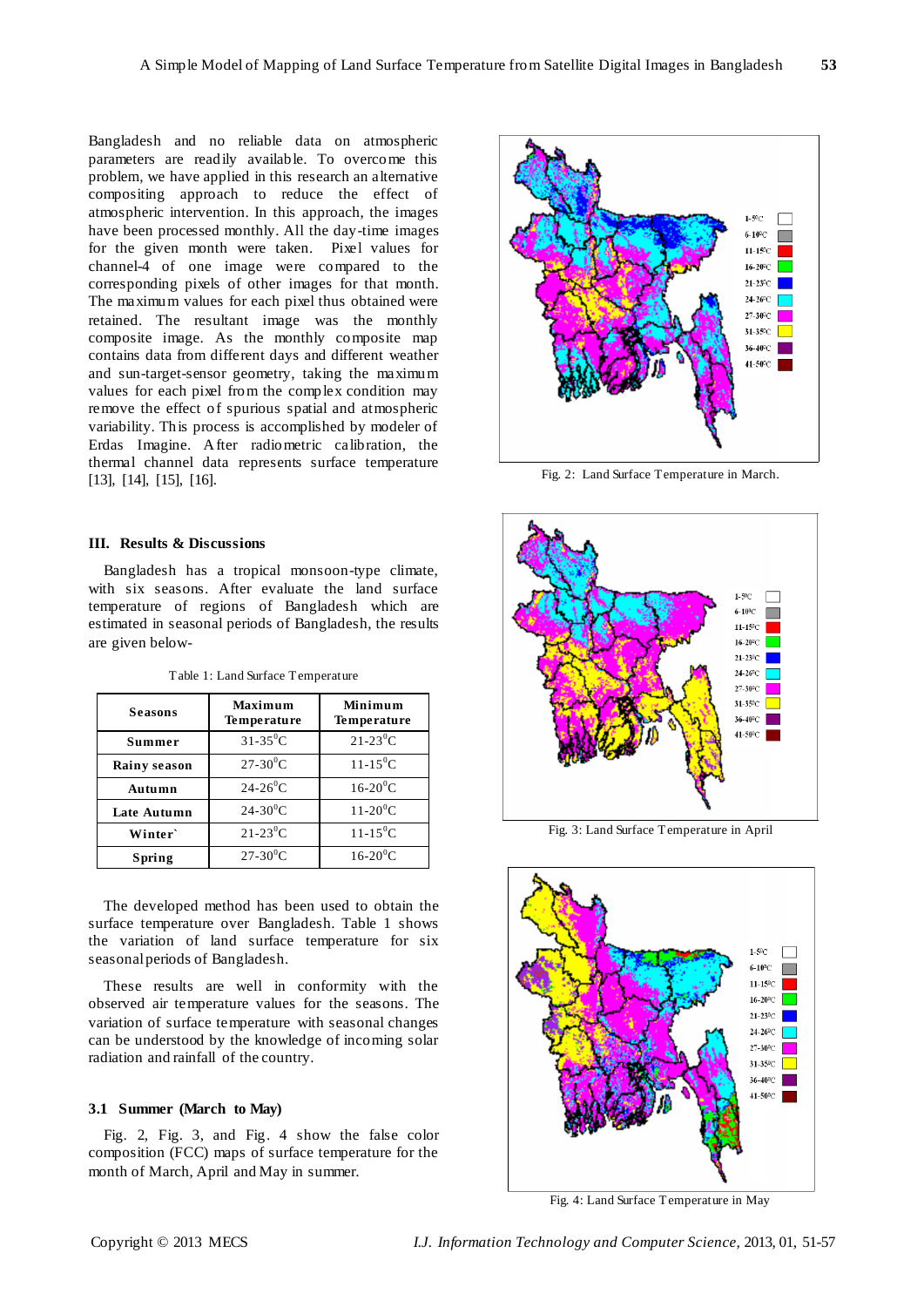For the month of March land surface temperature in the middle parts and southern regions are seen to vary from  $27^0C$  to  $30^0C$ . Land surface temperature in northern and south-eastern areas of the country is 24-  $26^{\circ}$ C. Whereas the highest value has been observed in some of the middle parts where temperature is  $31-35^0C$ and the lowest value in the northern regions where temperature is  $21-23^{\circ}$ C.

Land surface temperature in April is  $24-26^{\circ}$ C in the northern regions. Land surface temperature in the eastern and western areas of the country is  $26-30^0C$ whereas the highest value has been observed in some of the middle parts and south-eastern regions where temperature is  $31-35^{\circ}$ C.

For the month of May land surface temperature in the western regions are seen to vary from  $31^{\circ}$ C to  $35^{\circ}$ C. Temperature in some eastern and hilly areas of the country is  $24-26^{\circ}$ C. Whereas the highest value has been observed in some of the western parts where temperature is  $36-40^{\circ}$ C and the lowest value in some of the northern and southern regions where temperature is  $11-15^0C$ .

It is seen that in summer, there is a wide variation of temperature throughout the country because in summer, land reaches to a higher temperature than the ocean. The hot air over the land tends to rise, creating an area of low pressure. This creates an extremely constant wind blowing toward the land.



Fig. 5: Land Surface Temperature in June

## **3.2 Rainy Season (June to August)**

Fig. 5 and Fig. 6 show the false color composition (FCC) maps of surface temperature for the month of June and July of in rainy season. Temperature map for the month of August could not be prepared because for this month all the images were cloud contaminated. For the month of June land surface temperature in the

eastern regions are seen to vary from  $24<sup>0</sup>C$  to  $26<sup>0</sup>C$ . It is  $27-30$ <sup>o</sup>C in northern areas, in some of the middle parts of the country and in the coastal areas. Whereas the highest value has been observed in some of the western parts where temperature is  $41-50^{\circ}$ C and the lowest value in some of the eastern regions, where temperature is 16-23<sup>°</sup>C. Land surface temperature is  $31-40$ <sup>o</sup>C in western areas.



Fig. 6: Land Surface Temperature in July

Land surface temperature in July is  $11{\text -}20^0$ C in the most of the middle parts and southern regions of the country. In some southern and western areas of the country, it is  $21-23$ <sup>o</sup>C. The highest value has been observed in some of the north-western parts where temperature is  $24-26^{\circ}$ C and the lowest value in some eastern regions where temperature is  $6\text{-}10^0$ C.

The observed lowest temperature (6-10 degree) in some eastern, and some small parts of other regions may be due to the presence of sub-pixel clouds in these regions. Sub-pixel clouds are very small scale clouds, detection of which is very difficult.

It is seen that in rainy season, there is a wide variation of temperature throughout the country. Because in Bangladesh, which has both the world's largest delta system and the greatest flow of river water to the sea, water rules the land properties. The rainy season coincides with the summer monsoon. Rainfall of this season accounts for 70 to 85 percent of the annual total. This is caused by the tropical depression that enters the country from the Bay of Bengal.

#### **3.3 Autumn (September to October)**

Fig. 7 and Fig. 8 show the false color composition (FCC) maps of surface temperature for the month of September and October in autumn. For the month of September land surface temperature in the northern, western and middle areas of the country are seen to vary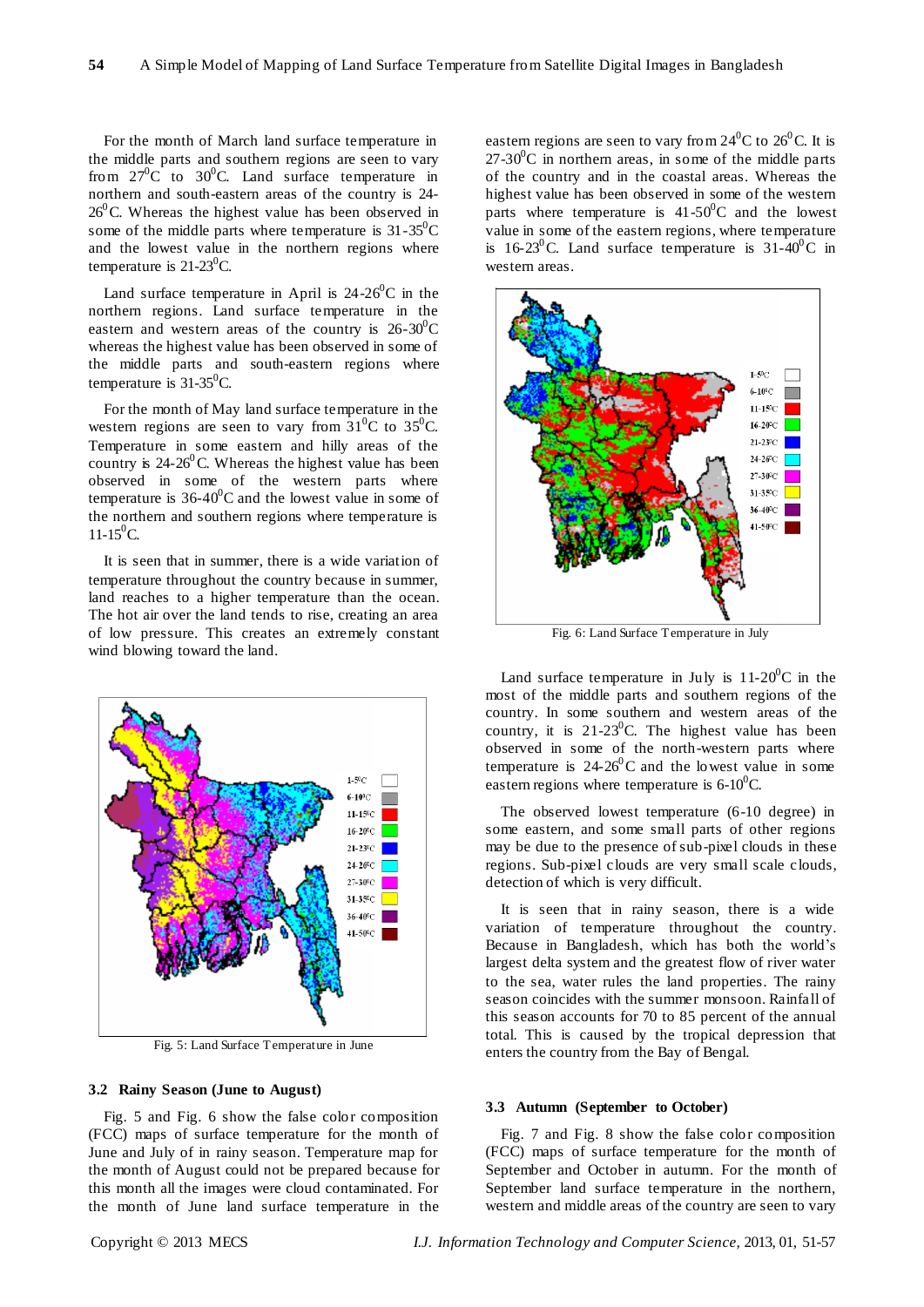from  $24^{0}$ C to  $26^{0}$ C.It is  $21-23^{0}$ C in southern areas and in the coastal areas. Whereas the highest value has been observed in northern parts where temperature is 27-  $30^0$ C and the lowest value in some of the southern regions where temperature is  $16-20^0C$ .



Fig. 7: Land Surface Temperature in September



Fig. 8: Land Surface Temperature in October

For the month of October land surface temperature in most areas of the country are seen to vary from  $21^0C$  to  $23^0$ C. It is 16-20<sup>0</sup>C in southern and the middle areas. Whereas the highest value has been observed in some north and southern parts where temperature is  $24-26^{\circ}\text{C}$ and the lowest value in some of the southern regions where temperature is  $11-15^{\circ}$ C.

It is seen that in autumn, there is a wide variation of temperature throughout the country. Because as September begins, the skies are blue and a cool wind started to blow. Although the air is humid, there is a slight chill late at night.

#### **3.4 Late autumn (October to November)**

Fig. 8 and Fig. 9 show the false color composition (FCC) maps of surface temperature for the month of October and November in late autumn. For the month of November land surface temperature in most areas of the country are seen to vary from  $24^{\circ}$ C to  $26^{\circ}$ C. Whereas the highest value has been observed in the east and southern regions where temperature is  $27\text{-}30^0\text{C}$  and the lowest value in some northern regions where temperature is  $21-23^{\circ}$ C.



Fig. 9: Land Surface Temperature in November

## **3.5 Winter (December to January)**

Fig. 10 shows the false color composition (FCC) maps of surface temperature for the month of December of (winter period). For the month of December land surface temperature in most areas of the country is seen to vary from  $21^{0}$ C to  $23^{0}$ C. The temperature is  $24-26^{0}$ C in eastern, southern and middle areas. Whereas the lowest value has been observed in coastal and southeastern areas temperature is  $16-20^{\circ}$ C.



Fig. 10: Land Surface Temperature in December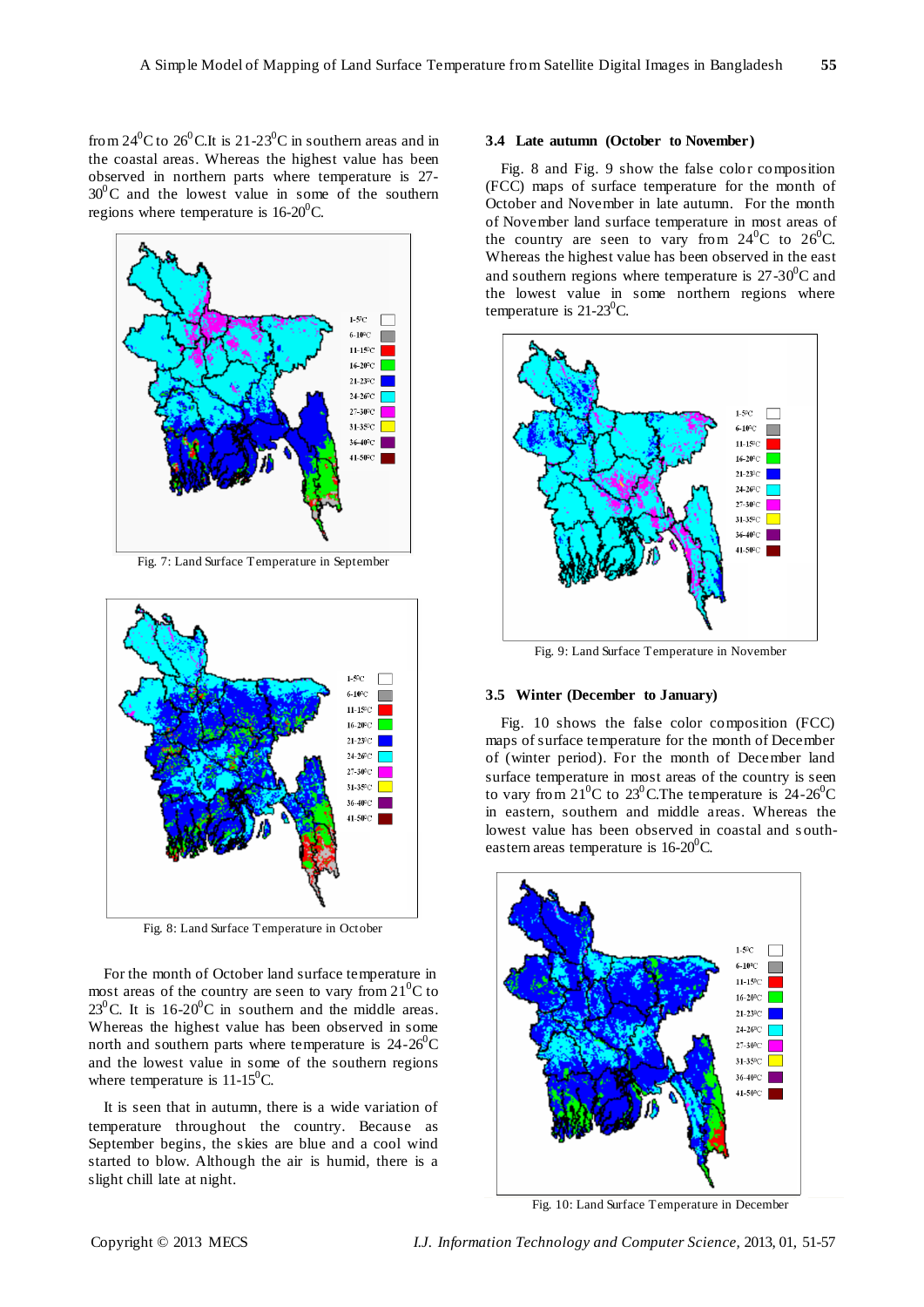It is seen that in winter, there is a wide variation of temperature throughout the country. From mid-November to early January, the weather becomes more arid and less humid. The hot air over the ocean rises, creating a low pressure area and a breeze from land to ocean. Because the temperature difference between the ocean and land is less than in summer, the winter monsoon wind is not as constant. Characteristics of the cool and dry winter season are**:** low temperature, cool west or northwesterly winds, clear skies and low rainfall.

#### **3.6 Spring (February to march)**

Fig. 11 and Fig. 2 show the false color composition (FCC) maps of surface temperature for the month of February and March in spring. For the month of February land surface temperature in most areas of the country are seen to vary from  $21^{\circ}$ C to  $23^{\circ}$ C. It is 16- $20^{\circ}$ C in northern areas of the country. Land surface temperature is  $24-26^{\circ}$ C in southern and south-eastern areas. Whereas the highest value has been observed in southern areas temperature is  $27-30^0C$ .



Fig. 11: Land Surface Temperature in February

## **IV. Conclusion**

In this paper, a method for estimation of land surface temperature from NOAA-AVHRR radiometer data has been developed. Using this method surface temperature maps for three main seasonal periods of Bangladesh have been constructed. Precise atmospheric correction scheme could not be utilized in the current study due to unavailability of measured meteorological parameters. Also, the absolute values of temperatures obtained in this study could not be verified against in-situ measurements as no ground measured data for the study area are currently available. As a result there may have some errors in the derived temperature values, but the pattern of the temperatures thus obtained are in good agreement with the environmental conditions of the study area. The study also yields the intra-season and

seasonal variations of temperatures. The results obtained in this study correspond well with the local environmental conditions of the respective regions. It can be concluded from the study that this method can be utilized for long-term determination of land surface temperature for Bangladesh.

#### **References**

- [1] M. A. Reddy; 1996; Text Book of Remote Sensing and Geographical Information Systems, 2nd Edition, B. S. Publications, Hyderabad, India.
- [2] P.L.N. Raju; 2003; Fundamentals of Geographical Information System; Satellite Remote Sensing and GIS Applications in Agricultural Meteorology; India. URL: www.wamis.org.
- [3] D. C. Agarwal; 2001; Satellite Communication; Khanna Publishers; India.
- [4] URL: www.Gislab.ghsph.edu/intr-ist.htm.
- [5] URL: www.Land sat.meteo.pt/algorithms.jsp.
- [6] URL: www.Eng.tethys.cat/q=node/50.
- [7] URL: www.En.scientific commons.org.
- [8] France, G.B. & Cracknell, A.P., 1994. Retrieval of land and sea surface temperature using NOAA-11 AVHRR data in north-eastern Brazil, International Journal of Remote Sensing, 15, 1695-1712.
- [9] Dousset, B. & Gourmelon F., 2003. Satellite multisensor data analysis of urban surface temperatures and landcover, ISPRS Journal of Photogrammetry and Remote Sensing. 58, (1-2), 43-54.
- [10] S. Yang, Y. Q. Wang and P. V. August (Department of Natural Resources Science, University of Rhode Island,USA),2001. URL:www.iseis.org/jei/abstract.asp no=200400035.
- [11] Bianba Ciren, Basang Zhuoga ,X. Deng ,S. Zhang. URL: www.cat.inist.fr/a modele=afichen & cpsidt=13778129.
- [12] Gao, W., R.L. Coulter, B.M. Lesht, J. Qui and M.L. Wesely (1988) Estimation clear-sky regional surface fluxes in the southern Great Plains atmospheric radiation measurement site with ground measurement and satellite observations. J. Appl. Meteor., Vol-37, pp 5-22.
- [13] Mc.Clain,Foroogh Beik and M.Reza. (Remote Sensing Division, Surveying and Geomatics Engineering Department, Faculty of Engineering, University of Tehran, Tehran, Iran).URL: www. GISdevelopment.net ---> Technology ---> Remote Sensing.
- [14] Fuat Ince, 1983. Digital image processing systems and remote sensing, Int. J. Remote Sensing, Vol.-4, N-1, pp. 129-148.